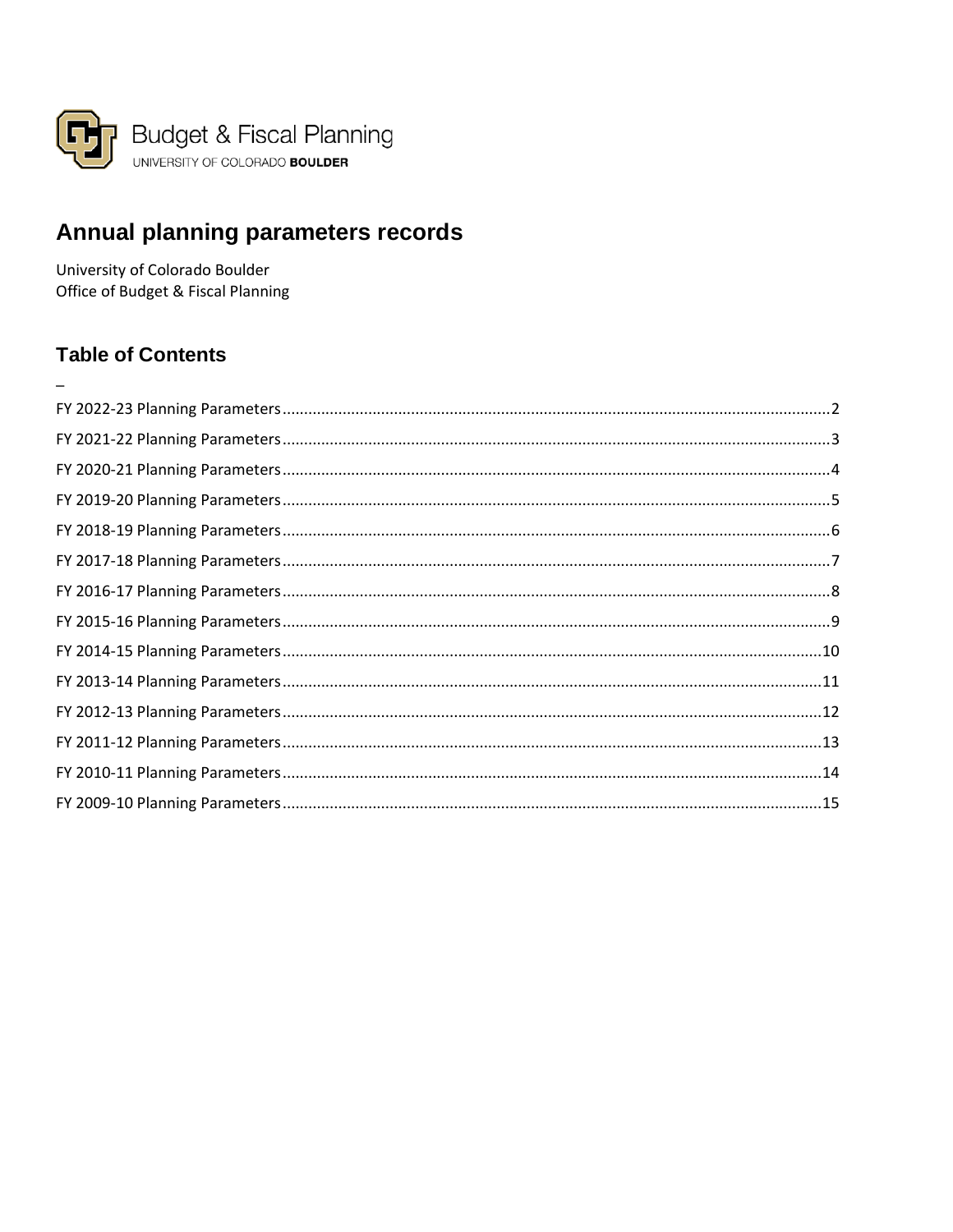### <span id="page-1-0"></span>**FY 2022-23 Planning Parameters**

*All rates are tentative*

| <b>Preliminary Inflation</b>                            | FY 23 Estimates                               |
|---------------------------------------------------------|-----------------------------------------------|
| Available the 20th of March, June, September & December | TBD see Bureau of Labor Statistics<br>website |

| <b>Budget Pool-Expense Category: General Salary Pools</b>                                  | <b>FY23 Estimates</b>                        |
|--------------------------------------------------------------------------------------------|----------------------------------------------|
| Faculty and Professional Exempt (1)                                                        | 3%                                           |
| Classified                                                                                 | 3%                                           |
| <b>Graduate Student Faculty</b>                                                            | 3%                                           |
| Hourly                                                                                     | 3%                                           |
| Budget Pool-Expense Category: Benefits <sup>(2)</sup>                                      | <b>FY23 Estimates</b>                        |
| Regular Faculty <sup>(3)</sup>                                                             | 29.4%                                        |
| Full-time University Staff, Research Faculty, Permanent Classified Staff                   | 37.9%                                        |
| Part-time University Staff, Research Faculty, Temporary Classified Staff                   | 16.5%                                        |
| <b>Graduate Student</b>                                                                    | 9.3%                                         |
| Hourly                                                                                     | 1.7%                                         |
| <b>Athletics Director/Coaches</b>                                                          | 19.2%                                        |
| <b>Police Officers</b>                                                                     | 35.9%                                        |
| LASP Full-time Professional Exempt, Research Faculty, Permanent<br><b>Classified Staff</b> | 37.0%                                        |
| <b>Budget Pool-Expense Category: Operating/Other</b>                                       | <b>FY23 Estimates</b>                        |
| Property/General Liability Insurance                                                       | Information published by March 2022          |
| Non-General Fund IT Network and Telecom Charges                                            | <b>TBD</b>                                   |
| GAR                                                                                        | 7.64%                                        |
| <b>GIR</b>                                                                                 | 0.55%                                        |
| <b>GAIR</b>                                                                                | 8.19%                                        |
| Financial Aid <sup>(4)</sup>                                                               | 3.0%                                         |
| Graduate Remission(5)                                                                      | 3.0%                                         |
| <b>Utilities</b>                                                                           | Visit Facilities Utility and Energy Services |

#### **Other information:**

(2) FY23 Benefit rates were submitted to DHHS for their approval and final approval is pending. These rates should not be used for sponsored project proposal budgets until approval has been received from DHHS.

(3) Regular faculty includes all full-time instructional faculty with nine-month academic-year appointments along with incremental appointments to serve as academic department chairs, summer teaching and sponsored research appointments. Full-time faculty on twelve-month appointments, such as research faculty are at the full-time university staff research faculty rate.

(4) This rate includes only financial aid administered by the Office of Financial Aid.

(5) This rate includes both resident and non-resident graduate remission.

<sup>(1)</sup> The University of Colorado Board of Regents, at their 4/8/21 meeting, approved a change to a calendar year cycle (January 1 to December 31) for the faculty and university staff meritorious salary pool. This necessitates setting revenue thresholds for a potential merit pool.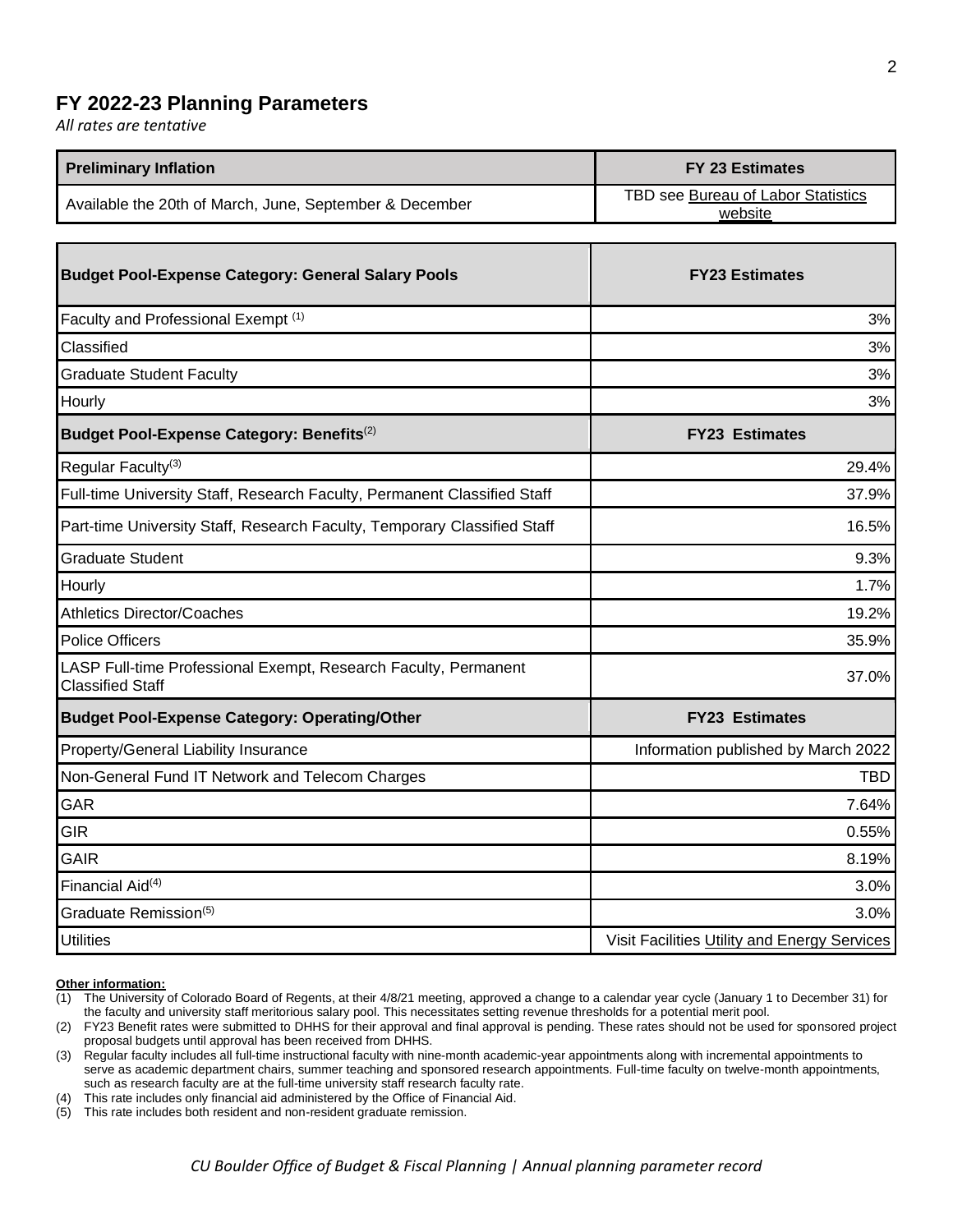## <span id="page-2-0"></span>**FY 2021-22 Planning Parameters**

| <b>Preliminary Inflation</b>                            | <b>FY 22</b>                                  |
|---------------------------------------------------------|-----------------------------------------------|
| Available the 20th of March, June, September & December | TBD see Bureau of Labor Statistics<br>website |

| <b>Budget Pool-Expense Category:</b><br><b>General Salary Pools</b>                        | <b>FY22</b>                                  |
|--------------------------------------------------------------------------------------------|----------------------------------------------|
| Faculty and Professional Exempt (1)                                                        | 3%                                           |
| Classified <sup>(2)</sup>                                                                  | 3%                                           |
| <b>Graduate Student Faculty</b>                                                            | 3%                                           |
| Hourly                                                                                     | 3%                                           |
| Budget Pool-Expense Category: Benefits(3)                                                  | <b>FY22</b>                                  |
| <b>Regular Faculty</b>                                                                     | 29.0%                                        |
| Full-time University Staff, Research Faculty, Permanent Classified Staff                   | 37.3%                                        |
| Part-time University Staff, Research Faculty, Temporary Classified Staff                   | 16.0%                                        |
| <b>Graduate Student</b>                                                                    | 11.0%                                        |
| Hourly                                                                                     | 1.3%                                         |
| <b>Athletics Director/Coaches</b>                                                          | 17.5%                                        |
| <b>Police Officers</b>                                                                     | 34.0%                                        |
| LASP Full-time Professional Exempt, Research Faculty, Permanent<br><b>Classified Staff</b> | 36.2%                                        |
| <b>Budget Pool-Expense Category: Operating/Other</b>                                       | <b>FY22</b>                                  |
| Property/General Liability Insurance                                                       | Information published by March 2021          |
| Non-General Fund IT Network and Telecom Charges                                            | <b>TBD</b>                                   |
| GAR                                                                                        | 7.26%                                        |
| <b>GIR</b>                                                                                 | 0.63%                                        |
| <b>GAIR</b>                                                                                | 7.89%                                        |
| Financial Aid <sup>(4)</sup>                                                               | 3.0%                                         |
| Graduate Remission <sup>(5)</sup>                                                          | 3.0%                                         |
| <b>Utilities</b>                                                                           | Visit Facilities Utility and Energy Services |

#### **Other information:**

(1) The University of Colorado Board of Regents, at their 4/8/21 meeting, approved a change to a calendar year cycle (January 1 to December 31) for the faculty and university staff meritorious salary pool. This necessitates setting revenue thresholds for a potential merit pool. Also approved was a July 1 to December 31, 2021, 2% one-time payment for faculty and university staff (equivalent to 1% for the year) which will be funded centrally. A 3% merit increase went into effect beginning January 1,2022 for staff, faculty, grad students and hourly, the annualized increase is therefore 1.5%

(2) At the 4/8/21 meeting, the University of Colorado Board of Regents also approved a 3% base-building salary increase for classified staff.

(3) FY22 Benefit rates were submitted to DHHS for their approval on December 21, 2020, and have been approved.

(4) This rate includes only financial aid administered by the Office of Financial Aid.

(5) This rate includes both resident and non-resident graduate remission.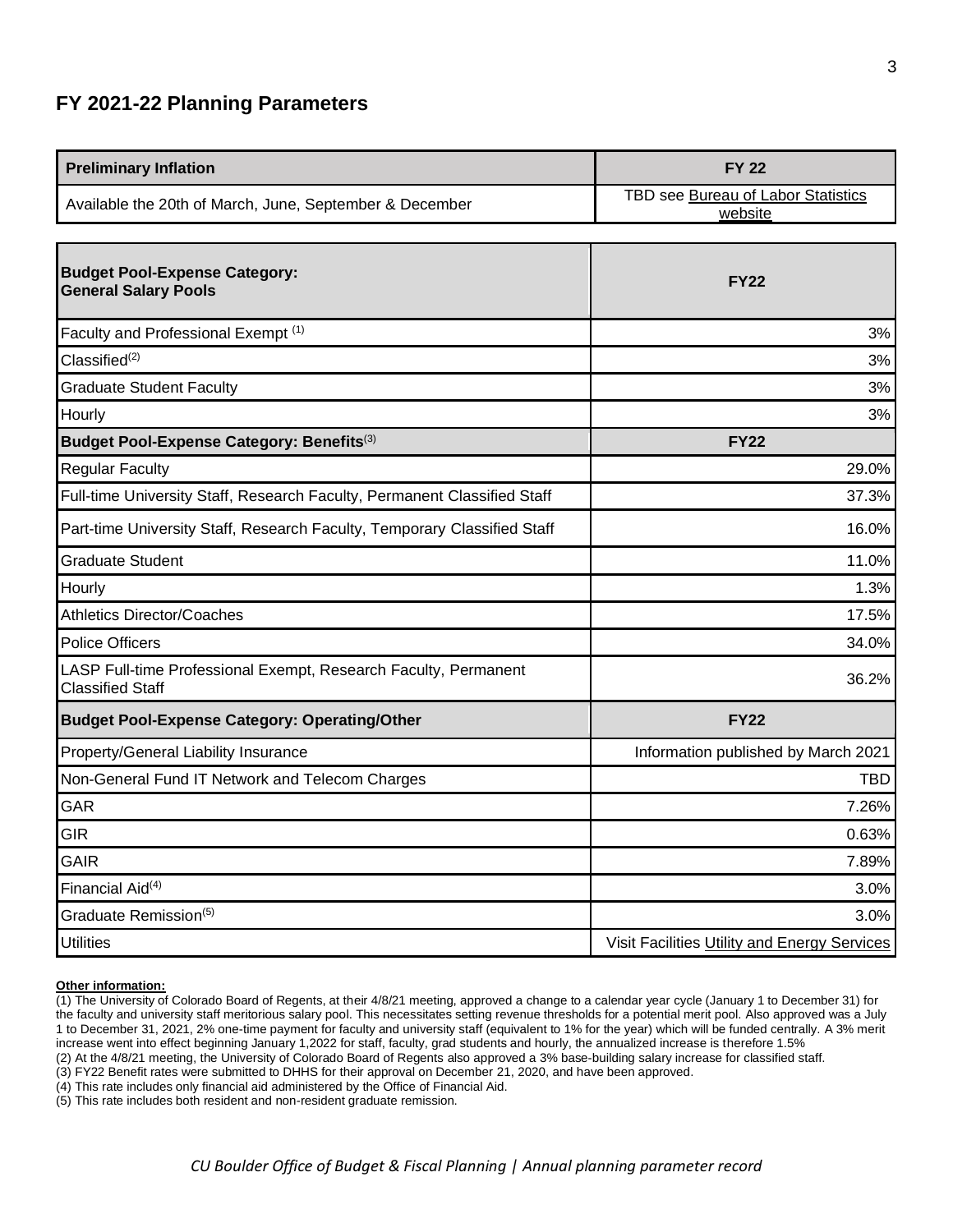### <span id="page-3-0"></span>**FY 2020-21 Planning Parameters**

*Last updated: 1/28/2021*

| <b>Preliminary Inflation</b>                            | <b>FY21</b>                                |
|---------------------------------------------------------|--------------------------------------------|
| Available the 20th of March, June, September & December | TBD see Bureau of Labor Statistics website |

| <b>Budget Pool-Expense Category:</b><br><b>General Salary Pools</b>                | <b>FY21</b>                                                          |
|------------------------------------------------------------------------------------|----------------------------------------------------------------------|
| Faculty and Professional Exempt (1)                                                | 0%                                                                   |
| Classified <sup>(1)</sup>                                                          | 0%                                                                   |
| <b>Graduate Student Faculty</b>                                                    | 0%                                                                   |
| Hourly <sup>(1)</sup>                                                              | 0%                                                                   |
| Budget Pool-Expense Category: Benefits <sup>(2)</sup>                              | <b>FY21</b>                                                          |
| Regular Faculty <sup>(3)</sup>                                                     | 29.0%                                                                |
| Full-time University Staff, Research Faculty, Permanent<br><b>Classified Staff</b> | 37.0%                                                                |
| Part-time University Staff, Research Faculty, Temporary<br><b>Classified Staff</b> | 17.7%                                                                |
| <b>Graduate Student</b>                                                            | 12.3%                                                                |
| Hourly                                                                             | 1.3%                                                                 |
| <b>Athletics Director/Coaches</b>                                                  | 14.5%                                                                |
| <b>Police Officers</b>                                                             | 34.3%                                                                |
| <b>Budget Pool-Expense Category: Operating/Other</b>                               | <b>FY21</b>                                                          |
| Property/General Liability Insurance                                               | Information published by March 2020                                  |
| Non-General Fund IT Network and Telecom Charges                                    | <b>TBD</b>                                                           |
| Police Recharges                                                                   | Police Recharges included in the GAIR rate effective<br>July 1, 2016 |
| GAR                                                                                | 7.26%                                                                |
| <b>GIR</b>                                                                         | 0.59%                                                                |
| <b>GAIR</b>                                                                        | 7.85%                                                                |
| <b>Utilities</b>                                                                   | Visit FacMan's Utility and Energy Services page                      |

### **Other information:**

(1) The Board of Regents set the final compensation pool in May 2020.

(2) FY21 Benefit rates were submitted to DHHS for their approval on December 31, 2019, and final approval is still pending. These rates should not be used for sponsored project proposal budgets until approval has been received from DHHS.

(3) Regular faculty includes all full-time instructional faculty with nine-month academic-year appointments along with incremental appointments to serve as academic department chairs, summer teaching and sponsored research appointments. Full-time faculty on twelve-month appointments, such as research faculty are at the full-time university staff research faculty rate.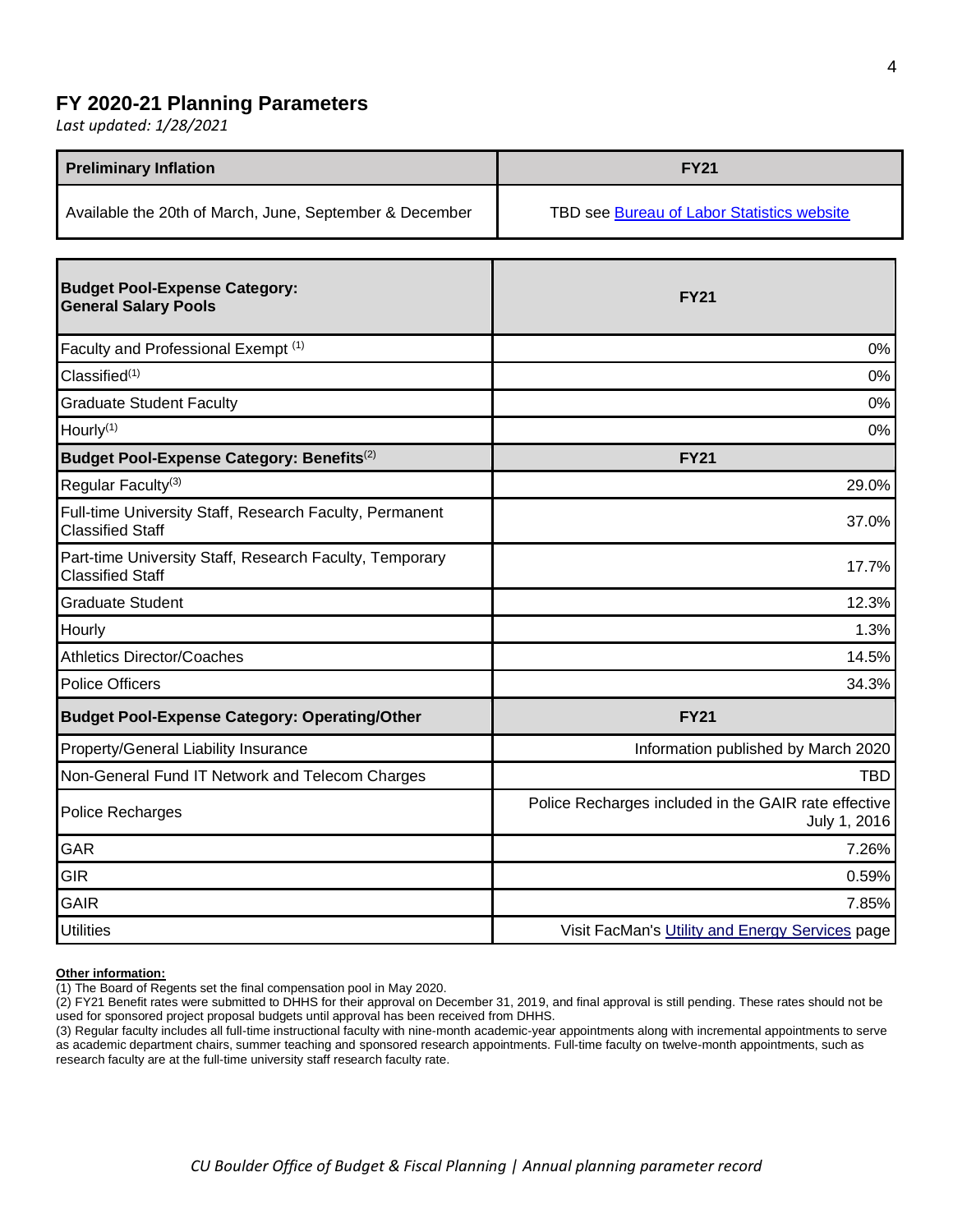# <span id="page-4-0"></span>**FY 2019-20 Planning Parameters**

| <b>Preliminary Inflation</b>                                                       | <b>FY20</b>                                                         |
|------------------------------------------------------------------------------------|---------------------------------------------------------------------|
| Available the 20th of March, June, September & December                            | TBD see Bureau of Labor Statistics website                          |
|                                                                                    |                                                                     |
| <b>Budget Pool-Expense Category:</b><br><b>General Salary Pools</b>                | <b>FY20</b>                                                         |
| Faculty and Professional Exempt (1)                                                | 3% merit pool                                                       |
| Classified <sup>(4)</sup>                                                          | 3% merit pool                                                       |
| <b>Graduate Student Faculty</b>                                                    | <b>TBD</b>                                                          |
| Hourly <sup>(4)</sup>                                                              | 3% merit pool                                                       |
| Budget Pool-Expense Category: Benefits <sup>(2)</sup>                              | <b>FY20</b>                                                         |
| Regular Faculty <sup>(3)</sup>                                                     | 28.4%                                                               |
| Full-time University Staff, Research Faculty, Permanent<br><b>Classified Staff</b> | 36.4%                                                               |
| Part-time University Staff, Research Faculty, Temporary<br><b>Classified Staff</b> | 15.8%                                                               |
| <b>Graduate Student</b>                                                            | 12.0%                                                               |
| Hourly                                                                             | 1.1%                                                                |
| <b>Athletics Director/Coaches</b>                                                  | 15.3%                                                               |
| <b>Police Officers</b>                                                             | 34.5%                                                               |
| <b>Budget Pool-Expense Category: Operating/Other</b>                               | <b>FY20</b>                                                         |
| Property/General Liability Insurance                                               | Information published by March 2019                                 |
| Non-General Fund IT Network and Telecom Charges                                    | <b>TBD</b>                                                          |
| Police Recharges                                                                   | Police Recharges included in the GAIR rate effective July<br>1,2016 |
| GAR                                                                                | 7.06%                                                               |
| <b>GIR</b>                                                                         | 0.62%                                                               |
| <b>GAIR</b>                                                                        | 7.68%                                                               |
| <b>Utilities</b>                                                                   | Visit FacMan's Utility and Energy Services page                     |

### **Other information:**

(1) The Board of Regents set the final compensation pool in March 2019.

(2) FY20 Benefit rates were submitted to DHHS for their approval on December 31, 2018, and have been approved.

(3) Regular faculty includes all full-time instructional faculty with nine-month academic-year appointments along with incremental appointments to serve as academic department chairs, summer teaching and sponsored research appointments. Full-time faculty on twelve-month appointments, such as research faculty are at the full-time university staff research faculty rate.

(4) The Board of Regents set the final compensation pool in March 2019.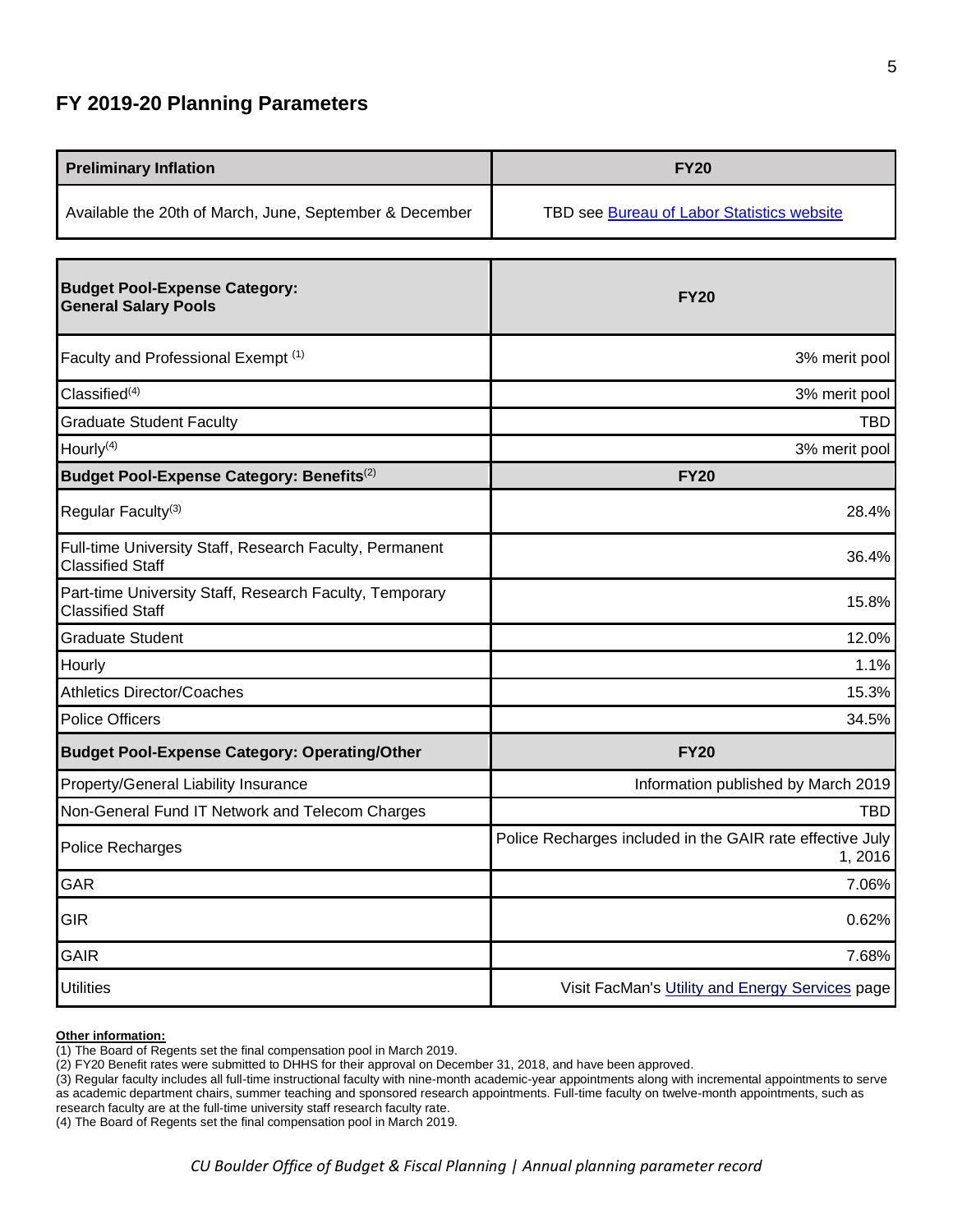# <span id="page-5-0"></span>**FY 2018-19 Planning Parameters**

| <b>Preliminary Inflation</b>                                        | <b>FY19</b>                                |
|---------------------------------------------------------------------|--------------------------------------------|
| Available the 20th of March, June, September &<br>December          | TBD see Bureau of Labor Statistics website |
| <b>Budget Pool-Expense Category:</b><br><b>General Salary Pools</b> | <b>FY19</b>                                |
| Faculty and Professional Exempt (1)                                 | 3.0%                                       |
| Classified                                                          | 3.0%                                       |
| <b>Graduate Student Faculty</b>                                     | 3.0%                                       |
| Hourly                                                              | 3.0%                                       |

| Budget Pool-Expense Category: Benefits <sup>(2)</sup>                                             | <b>FY19</b> |
|---------------------------------------------------------------------------------------------------|-------------|
| Regular Faculty <sup>(3)</sup>                                                                    | $29.9\%$    |
| <b>Full-time University Staff, Research Faculty, Permanent</b><br>Classified Staff <sup>(4)</sup> | $36.6\%$    |
| Part-time University Staff, Research Faculty, Temporary<br><b>Classified Staff</b>                | $15.8\%$    |
| Graduate Student                                                                                  | $12.0\%$    |
| Hourly                                                                                            | $.8\%$      |

| <b>Budget Pool-Expense Category: Operating/Other</b> | <b>FY19</b>                                                         |
|------------------------------------------------------|---------------------------------------------------------------------|
| <b>Property/Genl Liability Insurance</b>             | Information published by March 2018                                 |
| Non-General Fund IT Network and Telecom Charges      | TBD                                                                 |
| Police Recharges                                     | Police Recharges included in the GAIR rate effective July<br>1,2016 |
| <b>GAR</b>                                           | 6.76%                                                               |
| <b>GIR</b>                                           | 0.62%                                                               |
| <b>GAIR</b>                                          | 7.38%                                                               |
| <b>Utilities</b>                                     | Visit FacMan's Utility and Energy Services page                     |

### **Other information:**

(1) The Board of Regents set the final compensation pool in March 2018.

(2) FY19 Benefit rates were submitted to DHHS for their approval on December 31, 2017, and have been approved.

(3) Regular faculty includes all full-time instructional faculty with nine-month academic-year appointments along with incremental appointments to serve as academic department chairs, summer teaching and sponsored research appointments. Full-time faculty on twelve-month appointments, such as research faculty are at the full-time university staff research faculty rate.

(4) University staff, formerly exempt professionals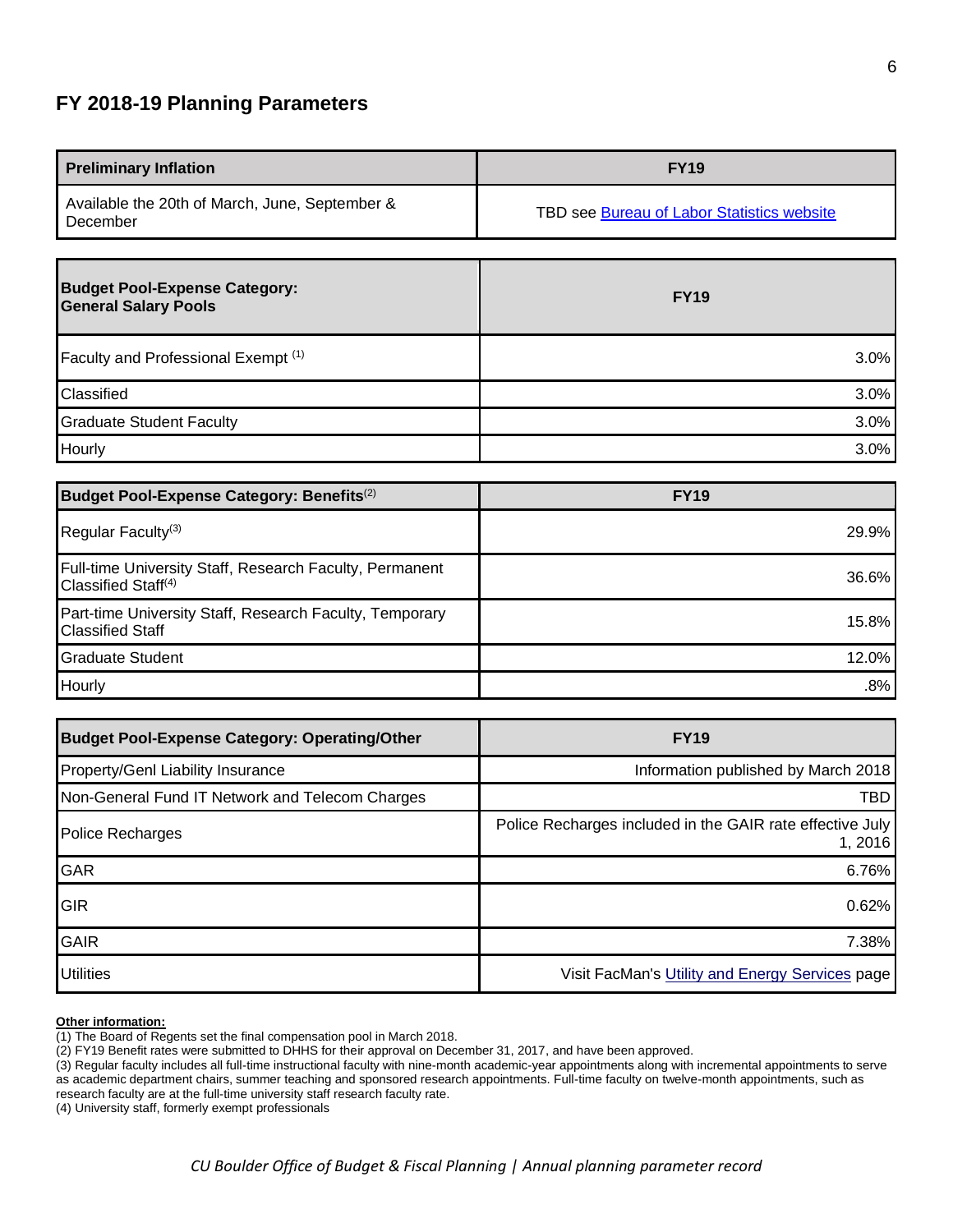### <span id="page-6-0"></span>**FY 2017-18 Planning Parameters**

Updated: August 2, 2017

| <b>Preliminary Inflation</b>                                        | <b>FY18</b>                                |
|---------------------------------------------------------------------|--------------------------------------------|
| Available the 20th of March, June, September &<br>December          | TBD see Bureau of Labor Statistics website |
| <b>Budget Pool-Expense Category:</b><br><b>General Salary Pools</b> | <b>FY18</b>                                |
| Faculty and Professional Exempt (1)                                 | 2.5%                                       |

Classified 2.5% Graduate Student Faculty 2.5% Hourly 2.5%

 ${\sf Regular Faculty}^{(3)} \hspace{2.5cm} 30.3\%$ 

Full-time University Staff, Research Faculty, Permanent Classified Staff(4) 37.6%

Part-time University Staff, Research Faculty, Temporary Classified Staff 14.8%

Graduate Student 13.6% Hourly 1.0%

Property/Genl Liability Insurance Information published by March 2017 Non-General Fund IT Network and Telecom Charges TBD

Police Recharges **Police Recharges** Police Recharges included in the GAIR rate effective July

GAR 6.29%

GIR 0.51%

GAIR 6.80% Utilities **Visit FacMan's [Utility and Energy Services](http://www.colorado.edu/fm/divisions/utility-and-energy-services) page** Visit FacMan's Utility and Energy Services page

**Budget Pool-Expense Category: Benefits**(2) **FY18** 

**Budget Pool-Expense Category: Operating/Other FY18** 

**Other information:** 

(1) The Board of Regents set the final compensation pool in March 2017.

(2) FY18 Benefit rates were submitted to DHHS for their approval on December 31, 2016, and were approved on 8/2/2017. These rates should not be used for sponsored project proposal budgets until approval has been received from DHHS.

(3) Regular faculty includes all full-time instructional faculty with nine-month academic-year appointments along with incremental appointments to serve as academic department chairs, summer teaching and sponsored research appointments. Full-time faculty on twelve-month appointments, such as research faculty are at the full-time university staff research faculty rate.

(4) University staff, formerly exempt professionals

1, 2016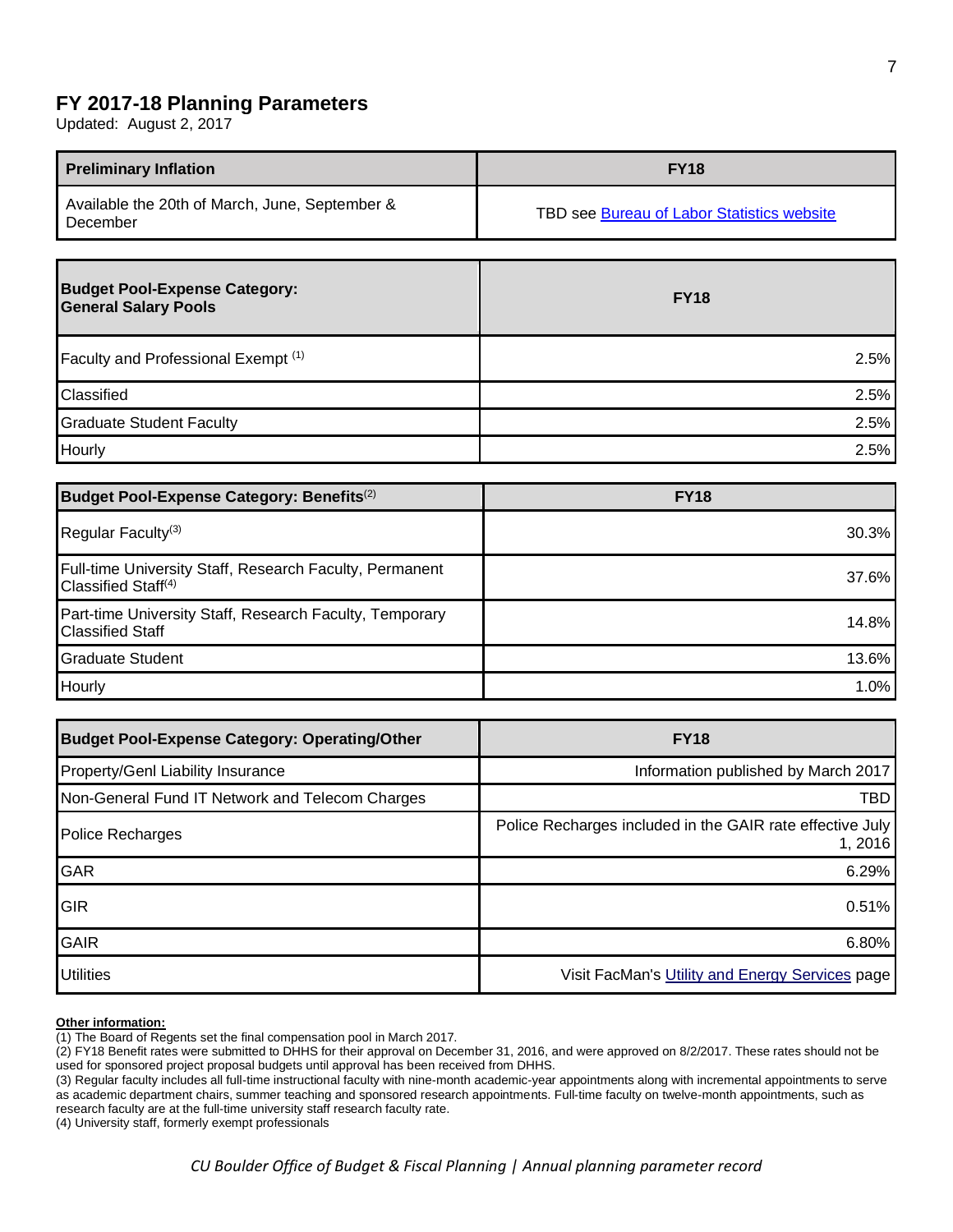### <span id="page-7-0"></span>**FY 2016-17 Planning Parameters**

Updated: May 23, 2016

| <b>Preliminary Inflation</b>                               | <b>FY17</b>                                |
|------------------------------------------------------------|--------------------------------------------|
| Available the 20th of March, June, September &<br>December | TBD see Bureau of Labor Statistics website |

| <b>Budget Pool-Expense Category:</b><br><b>General Salary Pools</b> | <b>FY17</b> |
|---------------------------------------------------------------------|-------------|
| Faculty and Professional Exempt (1)                                 | 2.0%        |
| Classified                                                          | 2.0%        |
| <b>Graduate Student Faculty</b>                                     | 2.0%        |
| Hourly                                                              | 2.0%        |

| Budget Pool-Expense Category: Benefits <sup>(2)</sup>                                             | <b>FY17</b> |
|---------------------------------------------------------------------------------------------------|-------------|
| Regular Faculty <sup>(3)</sup>                                                                    | 30.6%       |
| <b>Full-time University Staff, Research Faculty, Permanent</b><br>Classified Staff <sup>(4)</sup> | 37.7%       |
| Part-time University Staff, Research Faculty, Temporary<br><b>Classified Staff</b>                | 15.3%       |
| <b>Graduate Student</b>                                                                           | 13.7%       |
| Hourly                                                                                            | 1.2%        |

| <b>Budget Pool-Expense Category: Operating/Other</b> | <b>FY17</b>                                                          |
|------------------------------------------------------|----------------------------------------------------------------------|
| <b>Property/Genl Liability Insurance</b>             | Information published by March 2016                                  |
| Non-General Fund IT Network and Telecom Charges      | TBD                                                                  |
| Police Recharges                                     | Police Recharges included in the GAIR rate effective July<br>1, 2016 |
| <b>GAR</b>                                           | 6.04%                                                                |
| <b>GIR</b>                                           | 0.5%                                                                 |
| <b>GAIR</b>                                          | 6.54%                                                                |
| <b>Utilities</b>                                     | Visit FacMan's Utility and Energy Services page                      |

#### **Other information:**

(1) The Board of Regents set the final compensation pool in March 2016.

(2) FY17 Benefit rates were submitted to DHHS for their approval on December 31, 2015, and approved May 2016. These rates should not be used for sponsored project proposal budgets until approval has been received from DHHS.

(3) Regular faculty includes all full-time instructional faculty with nine-month academic-year appointments along with incremental appointments to serve as academic department chairs, summer teaching and sponsored research appointments. Full-time faculty on twelve-month appointments, such as research faculty are at the full-time university staff research faculty rate.

(4) University staff, formerly exempt professionals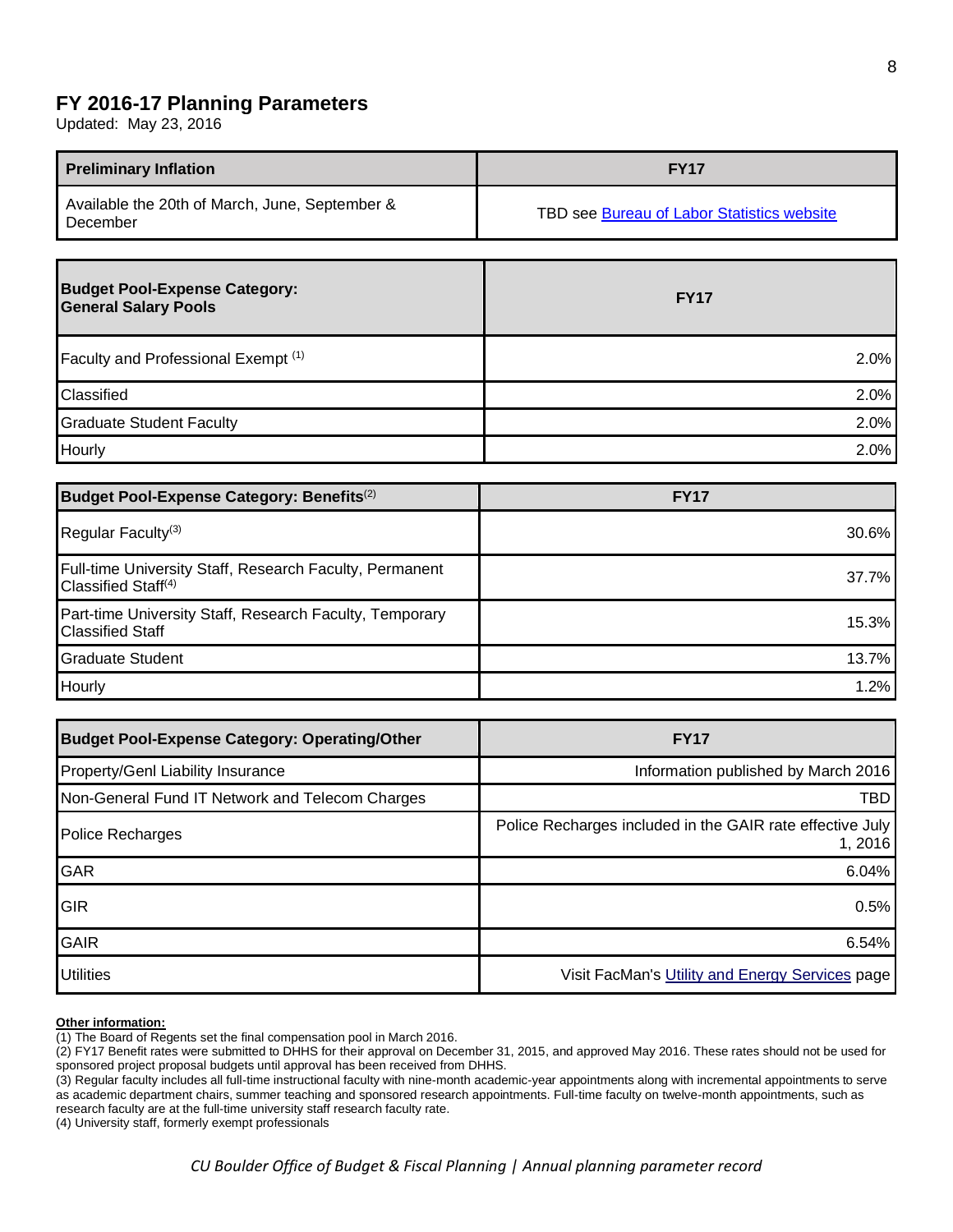### <span id="page-8-0"></span>**FY 2015-16 Planning Parameters**

Updated: March 23, 2015

| <b>Preliminary Inflation</b>                               | <b>FY16</b>                                                    |
|------------------------------------------------------------|----------------------------------------------------------------|
| Available the 20th of March, June, September &<br>December | 2.8% OSPB Forecast<br>-or<br>2.6% Legislative Council Forecast |

| <b>Budget Pool-Expense Category:</b><br><b>General Salary Pools</b> | <b>FY16</b> |
|---------------------------------------------------------------------|-------------|
| Faculty and Professional Exempt (1)                                 | 3.0%        |
| Classified                                                          | 3.0%        |
| <b>Graduate Student Faculty</b>                                     | 3.0%        |
| Hourly                                                              | 3.0%        |

| Budget Pool-Expense Category: Benefits <sup>(2)</sup>                                             | <b>FY16</b> |
|---------------------------------------------------------------------------------------------------|-------------|
| Regular Faculty <sup>(3)</sup>                                                                    | $30.0\%$    |
| <b>Full-time University Staff, Research Faculty, Permanent</b><br>Classified Staff <sup>(4)</sup> | 37.3%       |
| Part-time University Staff, Research Faculty, Temporary<br><b>Classified Staff</b>                | 16.5%       |
| <b>Graduate Student</b>                                                                           | 13.2%       |
| Hourly                                                                                            | 1.1%        |

| <b>Budget Pool-Expense Category: Operating/Other</b> | <b>FY16</b>                                     |
|------------------------------------------------------|-------------------------------------------------|
| <b>Property/Genl Liability Insurance</b>             | Information published by March 2015             |
| Non-General Fund IT Network and Telecom Charges      | \$38.75 per full headcount, a 4.88% increase    |
| Police Recharges                                     | <b>Contact Public Safety</b>                    |
| GAR                                                  | 5.75%                                           |
| <b>GIR</b>                                           | 0.69%                                           |
| <b>GAIR</b>                                          | 6.44%                                           |
| <b>Utilities</b>                                     | Visit FacMan's Utility and Energy Services page |

#### **Other information:**

(1) The Board of Regents set the final compensation pool in March 2015.

(2) Benefit rate information is available at **[Benefit Rate Detail](http://www.colorado.edu/bfp/budget/misctopics/index.html)** 

(3) Regular faculty includes all full-time instructional faculty with nine-month academic-year appointments along with incremental appointments to serve as academic department chairs, summer teaching and sponsored research appointments. Full-time faculty on twelve-month appointments, such as research faculty are at the full-time university staff research faculty rate.

(4) University staff, formerly exempt professionals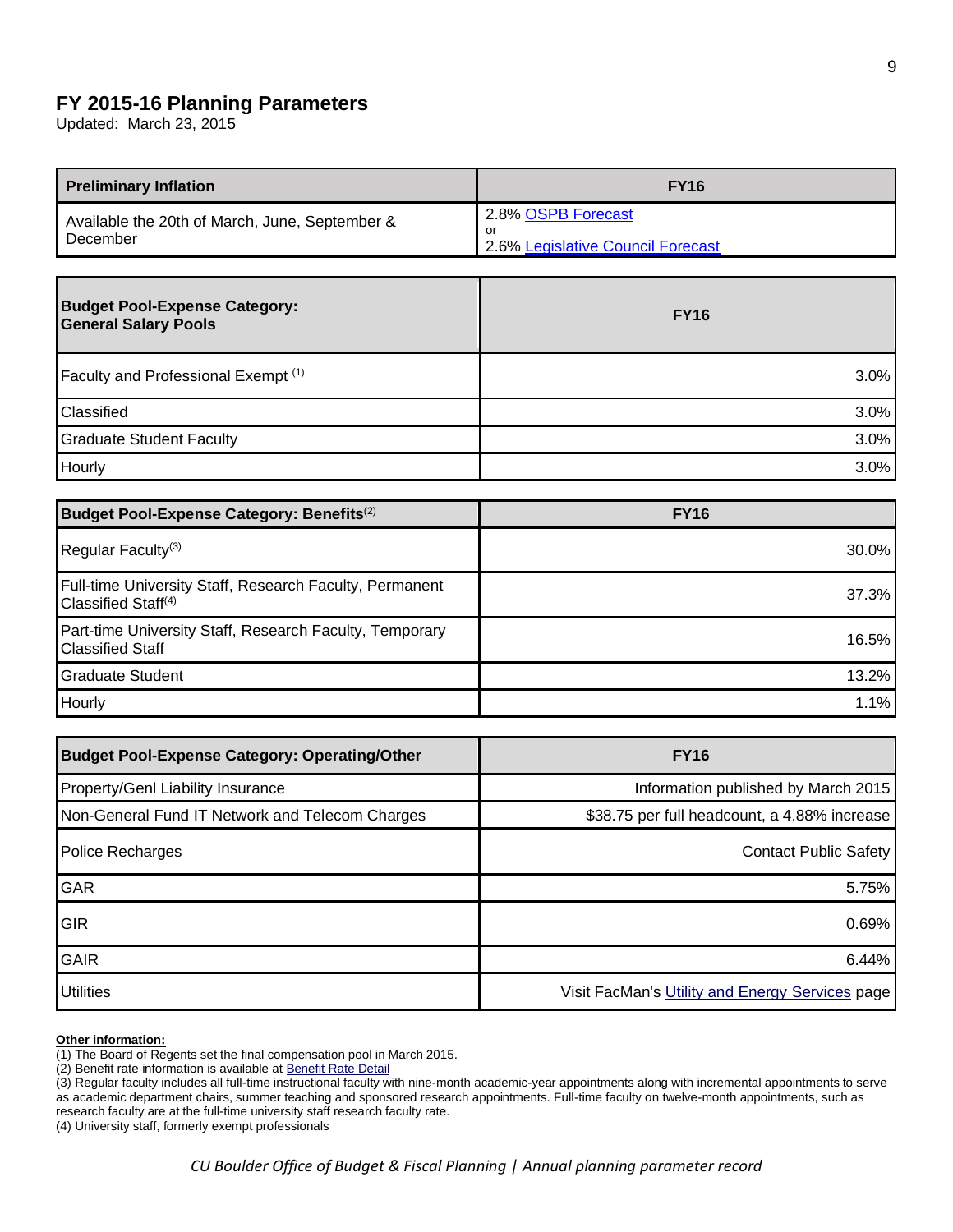## <span id="page-9-0"></span>**FY 2014-15 Planning Parameters**

Updated: September 16, 2014

| <b>Preliminary Inflation</b>                               | <b>FY15</b>                                                               |
|------------------------------------------------------------|---------------------------------------------------------------------------|
| Available the 20th of March, June, September &<br>December | 2.8% OSPB March Forecast<br>or<br>2.8% Legislative Council March Forecast |

| <b>Budget Pool-Expense Category:</b><br><b>General Salary Pools</b> | <b>FY15</b> |
|---------------------------------------------------------------------|-------------|
| Faculty and Professional Exempt (1)                                 | 3.0%        |
| Classified <sup>(2)</sup>                                           | 3.5%        |
| <b>Graduate Student Faculty</b>                                     | 3.0%        |
| Hourly                                                              | 3.0%        |

| <b>Budget Pool-Expense Category: Benefits</b> <sup>(3)</sup>                                      | <b>FY15</b> |
|---------------------------------------------------------------------------------------------------|-------------|
| Regular Faculty <sup>(4)</sup>                                                                    | 39.0%       |
| <b>Full-time University Staff, Research Faculty, Permanent Classified</b><br>Staff <sup>(4)</sup> | 35.8%       |
| Part-time University Staff, Research Faculty, Temporary<br><b>Classified Staff</b>                | 15.3%       |
| Graduate Student                                                                                  | 12.3%       |
| Hourly                                                                                            | 1.1%        |

| <b>Budget Pool-Expense Category: Operating/Other</b> | <b>FY15</b>                                     |
|------------------------------------------------------|-------------------------------------------------|
| Property/Genl Liability Insurance                    | Information published by December 2013          |
| Non-General Fund IT Network and Telecom Charges      | Rates available here                            |
| <b>Police Recharges</b>                              | Contact Public Safety                           |
| GAR                                                  | $6.01\%$                                        |
| <b>GIR</b>                                           | $0.57\%$                                        |
| <b>GAIR</b>                                          | 6.58%                                           |
| <b>Utilities</b>                                     | Visit FacMan's Utility and Energy Services page |

### **Other information:**

(1) The Regents set the faculty and exempt compensation pools on March 21, 2014.

The fringe benefit rates for FY15 were submitted to DHHS in March 2014 and were approved in September 2014 effective retroactively to July 2014. (4) Regular faculty includes all full-time instructional faculty with nine-month academic-year appointments along with incremental appointments to serve as academic department chairs, summer teaching and sponsored research appointments.

<span id="page-9-1"></span>Full-time faculty on twelve-month appointments, such as research faculty are at the full-time professional exempt, research faculty rate.

<sup>(2)</sup> The Colorado State legislature via the Joint Budget Committee (JBC) made a determination of the State classified system salary adjustments for the upcoming year. These adjustments included a 2.5% across-the-board cost of living increase and merit increases of up to 2%. The actual financial impact to departments will vary based on employee quartiles and evaluation scores. For more information see Human Resources' [FAQ page.](http://www.colorado.edu/bfp/budget/planparameters/fy2014-15classifiedmeritfaq.pdf) (3) Benefit rate information is available at [Benefit Rate Detail](http://www.colorado.edu/bfp/budget/misctopics/index.html)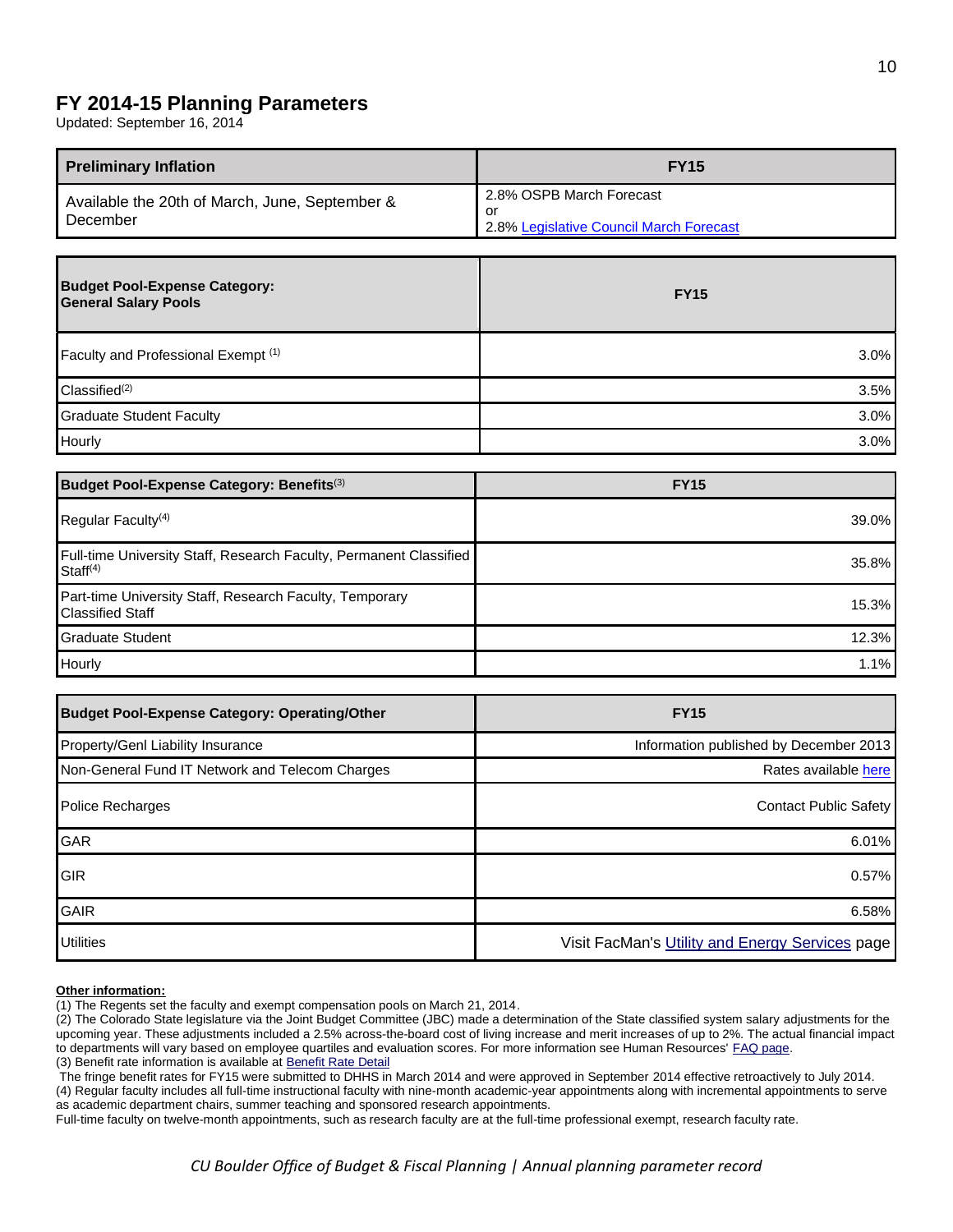# **FY 2013-14 Planning Parameters**

Updated: September 17, 2013

| <b>Preliminary Inflation</b>                               | <b>FY14</b>                                                               |
|------------------------------------------------------------|---------------------------------------------------------------------------|
| Available the 20th of March, June, September &<br>December | 2.8% OSPB March Forecast<br>or<br>2.2% Legislative Council March Forecast |

| <b>Budget Pool-Expense Category:</b><br><b>General Salary Pools</b> | <b>FY14</b> |
|---------------------------------------------------------------------|-------------|
| Faculty and Professional Exempt (1)                                 | 3.1%        |
| Classified <sup>(2)</sup>                                           | 3.6%        |
| <b>Graduate Student Faculty</b>                                     | 3.1%        |
| Hourly                                                              | 3.1%        |

| Budget Pool-Expense Category: Benefits <sup>(3)</sup> | <b>FY14</b> |
|-------------------------------------------------------|-------------|
| Regular Faculty full-time                             | 28.0%       |
| Professional full-time, Classified permanent          | 32.2%       |
| Professional part-time, Classified temporary          | 12.3%       |
| Graduate Student                                      | 8.3%        |
| Hourly                                                | 1.2%        |

| <b>Budget Pool-Expense Category: Operating/Other</b> | <b>FY14</b>                                     |
|------------------------------------------------------|-------------------------------------------------|
| Property/Genl Liability Insurance                    | Information published April 2013                |
| Non-General Fund IT Network and Telecom Charges      | Rates same as FY13                              |
| Police Recharges                                     | <b>Contact Public Safety</b>                    |
| GAR                                                  | 5.54%                                           |
| <b>GIR</b>                                           | 0.55%                                           |
| <b>GAIR</b>                                          | 6.09%                                           |
| <b>Utilities</b>                                     | Visit FacMan's Utility and Energy Services page |

### **Other information:**

(1) The Regents set faculty and exempt compensation pools April 9, 2013.

(2) The current State of Colorado Department of Personnel (DPA) recommendation is an average of 3.6%. [FY2013-14 Classified Merit FAQ](http://hr.colorado.edu/es/Classified/Compensation/Pages/FY2013-14ClassifiedMeritFAQ.aspx) (3) Benefit rate information is available at [Benefit Rate Detail](http://www.colorado.edu/bfp/budget/misctopics/index.html)

The fringe benefit rates were approved by DHHS August 2013. Increases to benefit rates from FY13 are primarily a result of recent and anticipated Health, Life & Dental cost increases.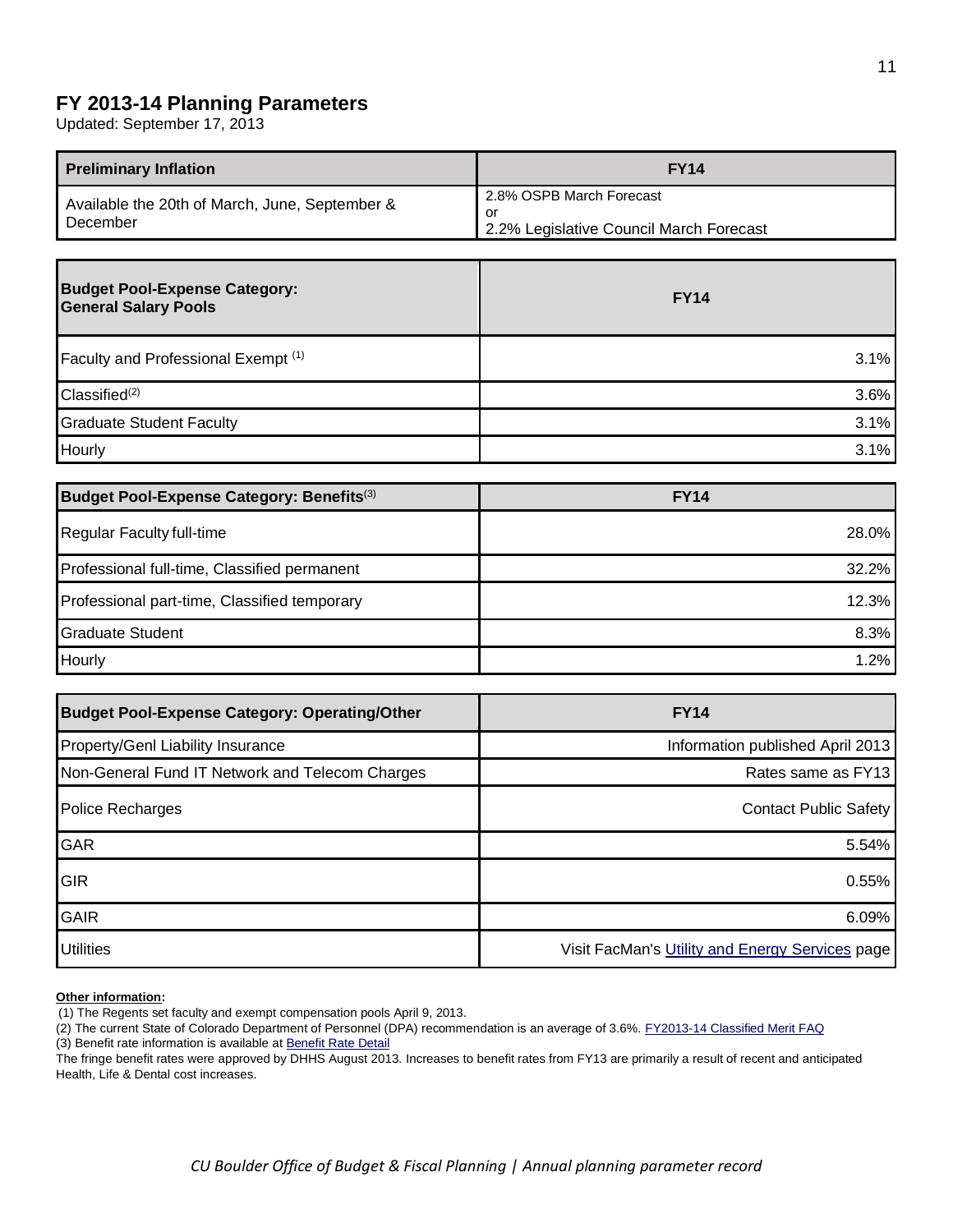# <span id="page-11-0"></span>**FY 2012-13 Planning Parameters**

Updated: June 19, 2012

| <b>Preliminary Inflation</b>                               | <b>FY13</b>                                                                |
|------------------------------------------------------------|----------------------------------------------------------------------------|
| Available the 20th of March, June, September &<br>December | 3.7% OSPB March Forecast<br>-or<br>3.7% Legislative Council March Forecast |

| <b>Budget Pool-Expense Category:</b><br><b>General Salary Pools</b> | <b>FY13</b> |
|---------------------------------------------------------------------|-------------|
| Faculty and Professional Exempt (1)                                 | 0%-2%%      |
| Classified <sup>(2)</sup>                                           | $0\%$       |
| Graduate Student Faculty                                            | 3.7%        |
| Hourly                                                              | 3.7%        |

| Budget Pool-Expense Category: Benefits <sup>(3)</sup> | <b>FY13</b> |
|-------------------------------------------------------|-------------|
| Regular Faculty full-time                             | 27.5%       |
| Professional full-time, Classified permanent          | 30.9%       |
| Professional part-time, Classified temporary          | 10.6%       |
| Graduate Student                                      | 7.9%        |
| Hourly                                                | 1.0%        |

| <b>Budget Pool-Expense Category: Operating/Other</b> | <b>FY13</b>                                     |
|------------------------------------------------------|-------------------------------------------------|
| Property/Genl Liability Insurance                    | Information was sent in Feb 2012                |
| Non-General Fund IT Network and Telecom Charges      | Voice & Data 3.7%                               |
| Police Recharges                                     | <b>Contact Public Safety</b>                    |
| GAR                                                  | 5.15%                                           |
| <b>GIR</b>                                           | 0.39%                                           |
| <b>GAIR</b>                                          | 5.54%                                           |
| <b>Utilities</b>                                     | Visit FacMan's Utility and Energy Services page |

### **Other information as of February 2012:**

(1) The Regents set faculty and exempt compensation pools. No pool may exceed 2% or other limits as described in campus salary setting memo.

(2) The State sets classified salaries. Current State of Colorado Department of Personnel recommendation is 0%.

(3) Benefit rate information is available at [Benefit Rate Detail.](http://www.colorado.edu/bfp/budget/misctopics/index.html) The fringe benefits must be approved by DHHS. The above rates were approved by DHHS June 19, 2012.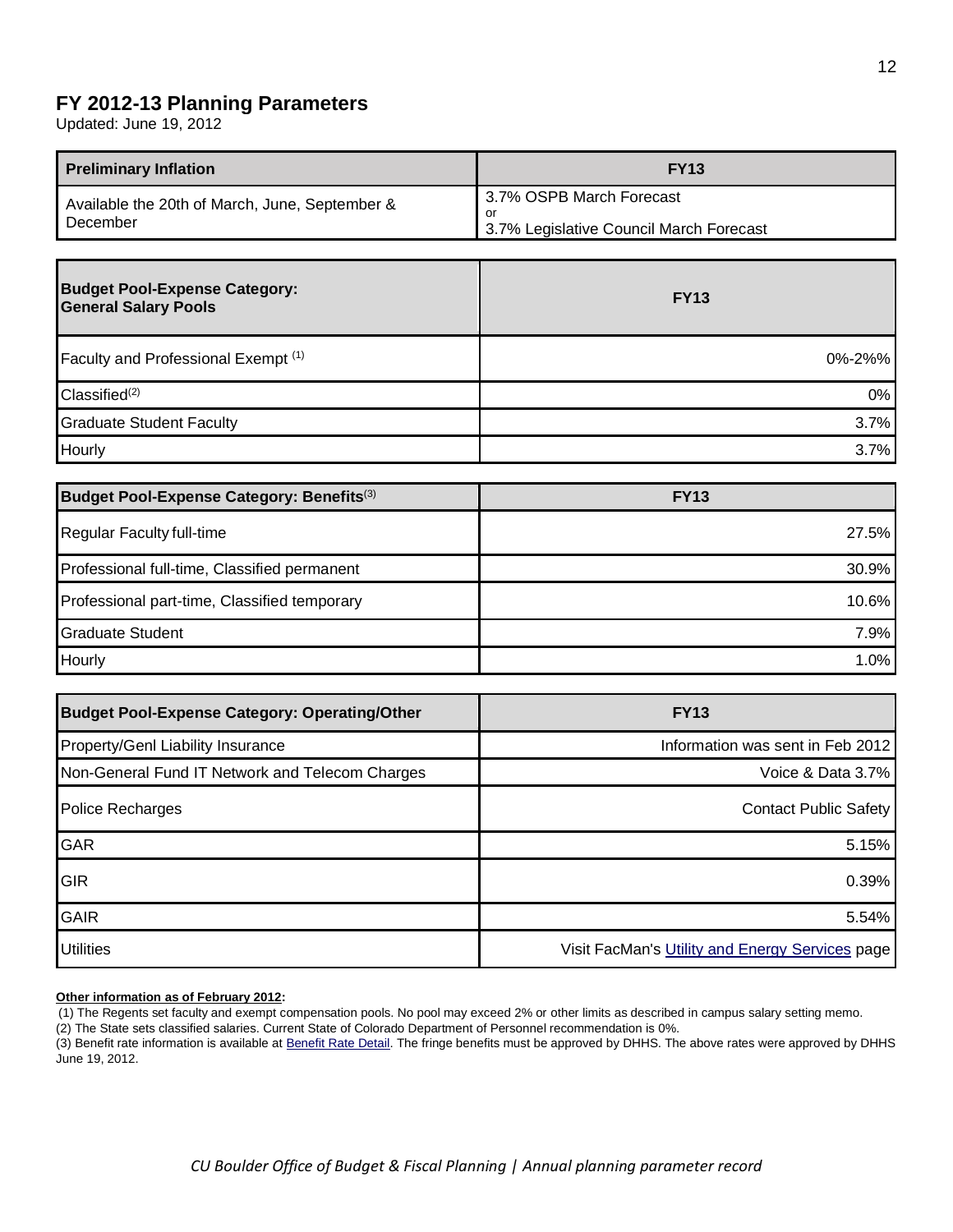# <span id="page-12-0"></span>**FY 2011-12 Planning Parameters**

Updated: June 2011

| <b>Preliminary Inflation</b>                               | <b>FY12</b>                                                        |
|------------------------------------------------------------|--------------------------------------------------------------------|
| Available the 20th of March, June, September &<br>December | 1.9% OSPB June Forecast<br>or<br>1.9% Legislative Council Forecast |

| <b>Budget Pool-Expense Category:</b><br><b>General Salary Pools</b> | <b>FY12</b> |
|---------------------------------------------------------------------|-------------|
| Faculty and Professional Exempt (1)                                 | $0\%$       |
| Classified <sup>(2)</sup>                                           | $0\%$       |
| <b>Graduate Student Faculty</b>                                     | 3%          |
| Hourly                                                              | 3%          |

| Budget Pool-Expense Category: Benefits <sup>(3)</sup> | <b>FY12</b> |
|-------------------------------------------------------|-------------|
| Regular Faculty full-time                             | $26.2\%$    |
| Professional full-time, Classified permanent          | $31.1\%$    |
| Professional part-time, Classified temporary          | 12.7%       |
| Graduate Student                                      | 8.1%        |
| Hourly                                                | 0.9%        |

| <b>Budget Pool-Expense Category: Operating/Other</b> | <b>FY12</b>                                                            |
|------------------------------------------------------|------------------------------------------------------------------------|
| <b>Property/Genl Liability Insurance</b>             | Available Spring 2011                                                  |
| <b>Auxiliary IT Network and Telecom Charges</b>      | Available Spring 2011                                                  |
| Police Recharges                                     | Contact Public Safety. Increase typically follows salary<br>increases. |
| <b>GAR</b>                                           | 5.13%                                                                  |
| <b>GIR</b>                                           | 0.37%                                                                  |
| <b>GAIR</b>                                          | 5.50%                                                                  |
| <b>Utilities</b>                                     | Visit FacMan's Utility and Energy Services page                        |

### **Other information:**

(1) Vacancy savings has been eliminated effective FY11.

(2) General salary pools are set at 0% for 7/1/11. The Board of Regents have approved the possibility for a 3% mid-year salary pool. Specific information will be available at a later date.

(3) A comprehensive review of past benefit rates is available at **Benefit Rate Detail**. These rates have been approved by DHHS in May 2011.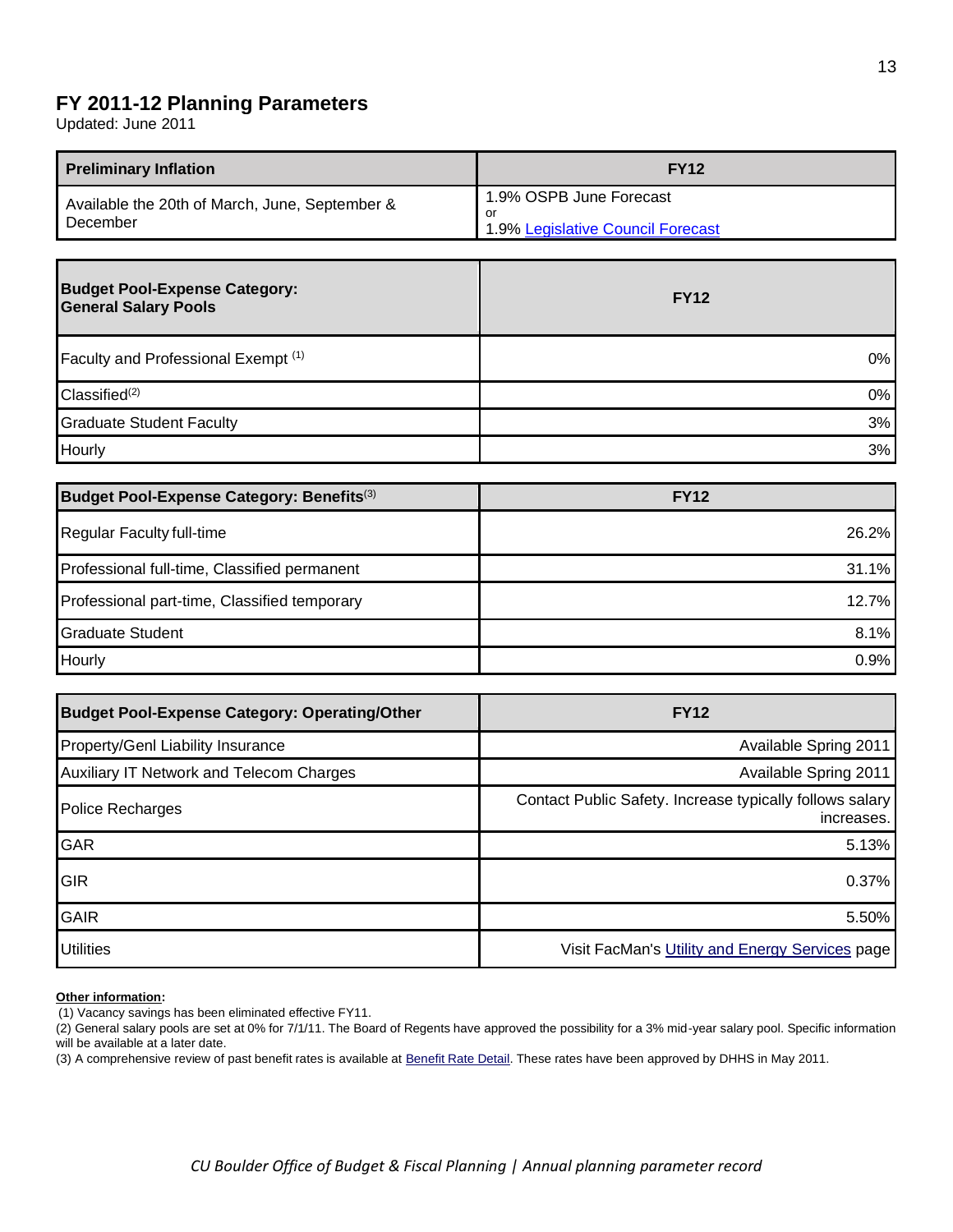# <span id="page-13-0"></span>**FY 2010-11 Planning Parameters**

| Available the 20th of March, June, September &<br>or<br>December | 0.7% OSPB June Forecast<br>0.6% Legislative Council Forecast |
|------------------------------------------------------------------|--------------------------------------------------------------|

| <b>Budget Pool-Expense Category:</b><br><b>General Salary Pools</b> | <b>FY11</b> |
|---------------------------------------------------------------------|-------------|
| Faculty and Professional Exempt (1)                                 | $0\%$       |
| Classified                                                          | $0\%$       |
| <b>Graduate Student Faculty</b>                                     | 0.3%        |
| Hourly                                                              | $0\%$       |

| Budget Pool-Expense Category: Benefits <sup>(2)</sup> | <b>FY11</b> |
|-------------------------------------------------------|-------------|
| Regular Faculty full-time                             | 24.4%       |
| Professional full-time, Classified permanent          | 29.2%       |
| Professional part-time, Classified temporary          | 15.8%       |
| Graduate Student                                      | 7.0%        |
| Hourly                                                | 1.2%        |

| <b>Budget Pool-Expense Category: Operating/Other</b> | <b>FY11</b>                                                            |
|------------------------------------------------------|------------------------------------------------------------------------|
| Property/Genl Liability Insurance                    | Information available July 2010                                        |
| <b>Auxiliary IT Network Charges</b>                  | Information available Fall 2010                                        |
| Police Recharges                                     | Contact Public Safety. Increase typically follows salary<br>increases. |
| <b>GAR</b>                                           | 5.54%                                                                  |
| <b>GIR</b>                                           | 0.42%                                                                  |
| <b>GAIR</b>                                          | 5.96%                                                                  |
| <b>Utilities</b>                                     | Rates published 4/14/2010                                              |

### **Other information:**

- (1) Vacancy savings has been eliminated effective FY11.
- (2) General salary pools are set at 0%. Supplemental increases are handled per specific instructions from the Office of the Provost.
- (3) A comprehensive review of past benefit rates is available a[t Benefit Rate Detail.](http://www.colorado.edu/bfp/budget/misctopics/index.html) These rates have been approved by DHHS in February 2010.